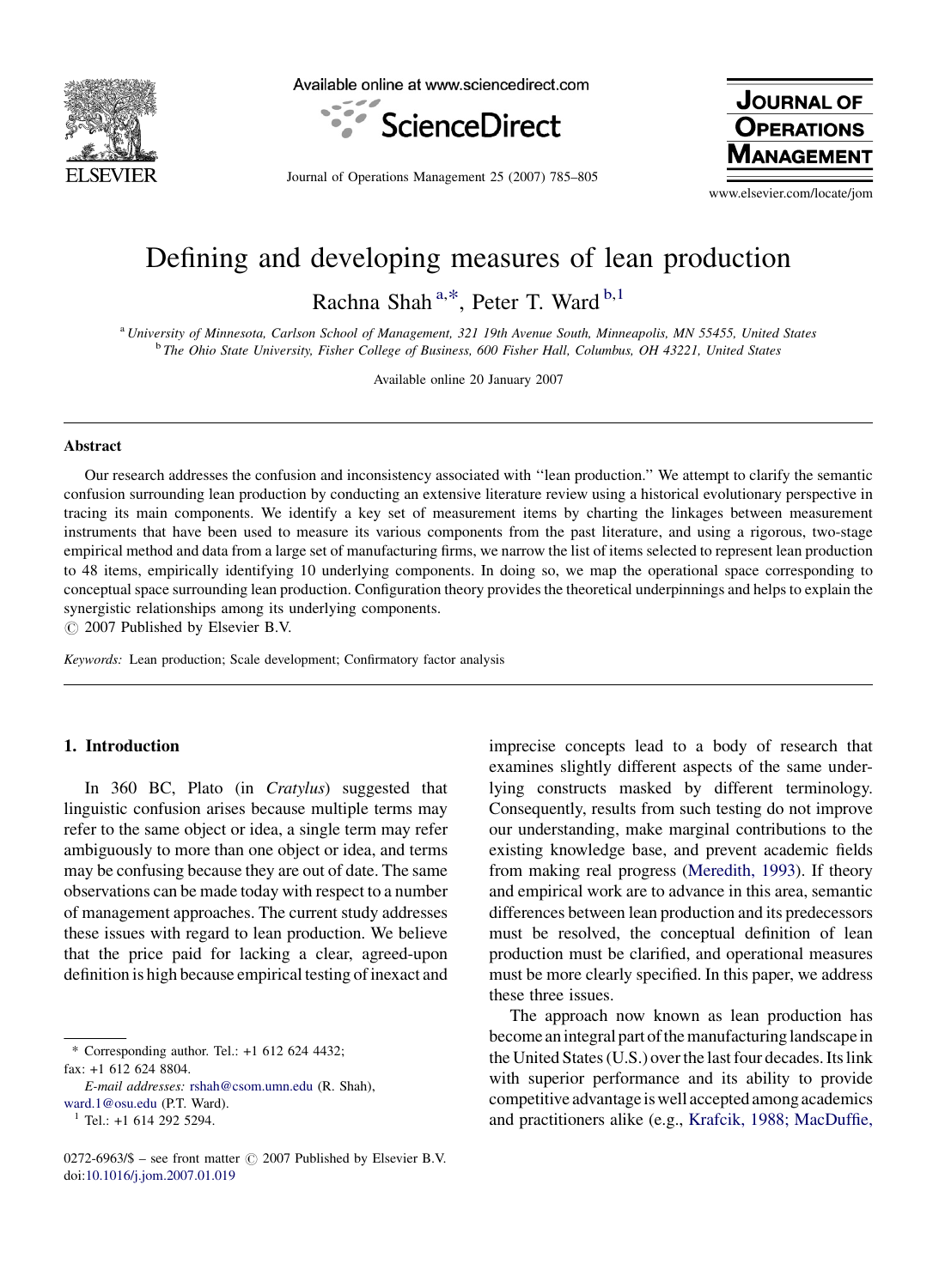[1995; Pil and MacDuffie, 1996; Shah and Ward, 2003;](#page--1-0) [Wood et al., 2004\)](#page--1-0). Even its critics note that alternatives to lean production have not found widespread acceptance [\(Dankbaar, 1997](#page--1-0)) and admit that ''lean production will be the standard manufacturing mode of the 21st century'' [\(Rinehart et al., 1997, p. 2](#page--1-0)). However, any discussion of lean production with managers, consultants, or academics specializing in the topic quickly points to an absence of common definition of the concept.

This lack of clarity is evident from the multiplicity of descriptions and terms used with respect to lean production. The ambiguity stems in part because lean production evolved over a long period of time [\(Hopp](#page--1-0) [and Spearman, 2004; Womack et al., 1990; Spear and](#page--1-0) [Bowen, 1999\)](#page--1-0) and because of its mistaken equivalence with other related approaches. [Hopp and Spearman](#page--1-0) [\(2004\)](#page--1-0) note that using closely related terms in the titles of some of the earliest publications may have also contributed to this confusion (see for example [Sugimori](#page--1-0) [et al., 1977](#page--1-0)). These primarily semantic differences between lean and its predecessors are unfortunate but can be resolved fairly easily. A greater source of confusion, however, is the more substantive disagreement about what comprises lean production and how it can be measured operationally.

Our objectives in this paper are as follows. First, we attempt to resolve the semantic confusion surrounding lean production and explain the different perspectives invoked in describing it using a historical evolutionary lens. Second, in our pursuit of a commonly agreed upon definition of lean production, we propose a conceptual definition that encompasses its underlying multidimensional structure. Finally, using a rigorous empirical method, we identify a set of 48 items to measure lean production and its main components. Additionally, we chart the linkages among the items and the components and map the operational space as it corresponds to the conceptual space. In short, we develop the concept of lean production based on extant knowledge and use data from a sample of manufacturers to develop an operational measure that consists of 10 reliable and valid scales.

#### 2. Historical background

Defining lean production requires first examining its historical evolution and identifying the different perspectives that are commonly invoked in describing it. We highlight the key phases that have contributed to our current understanding of lean production in [Table 1.](#page--1-0) Lean production directly descended from and is frequently used as a proxy for Toyota Production System (TPS), which itself evolved from Taiichi Ohno's

experiments and initiatives over three decades at Toyota Motor Company. TPS was formally introduced in the U.S. in 1984 when NUMMI was established as a joint venture between Toyota and General Motors, but its informal transfer to the U.S. began much earlier, occurring over time in a piecemeal fashion. A consequence of the slow geographic dispersion separated by a significant time lag was that the understanding of the new system in the U.S. evolved even more slowly and with an additional time-lag.

Because TPS was multifaceted and complicated, it was not easy for U.S. managers to comprehend the true nature of the production process. As in the age-old fable of the blind men touching different parts of an elephant and imagining very different animals, these managers often focused on a single, visible aspect of the process while missing the invisible, highly inter-dependent links of the system as a whole. By the time U.S. managers realized the numerous elements underlying TPS, and, by extension, lean production, these different terms had become deeply ingrained in the common lexicon of the academic and business publications. As a result, semantic discrepancies crept in even when no substantive difference was apparent. Currently, there are numerous academic and practitioner books and articles, yet we still do not have a precise and agreed upon way of defining or measuring lean production.

### 2.1. Lean production—a literature review

Reviewing the existing literature provides a starting point in defining lean production. Additionally, it helps us highlight the confusion in the conceptual and the operational space surrounding lean production and glean a set of operational measures that can be used to represent it. In conducting our review, we began with the earliest publications related to Japanese manufacturing/production systems ending with the most recent publications related to lean production. We observed that, in general, the early Japanese books were more precise in defining TPS and in identifying its underlying components [\(Monden, 1983; Ohno, 1988\)](#page--1-0) compared to the research articles because the latter focused on defining and describing specific components of the system rather than the whole [\(Sugimori et al., 1977;](#page--1-0) [Monden, 1981b\)](#page--1-0). However, the distinction between the system and its components was missed by most early observers, perhaps because of the articles and monographs related to the components were published before the books (in English) that described the system.

This lack of distinction between the system and its components was further complicated by the general